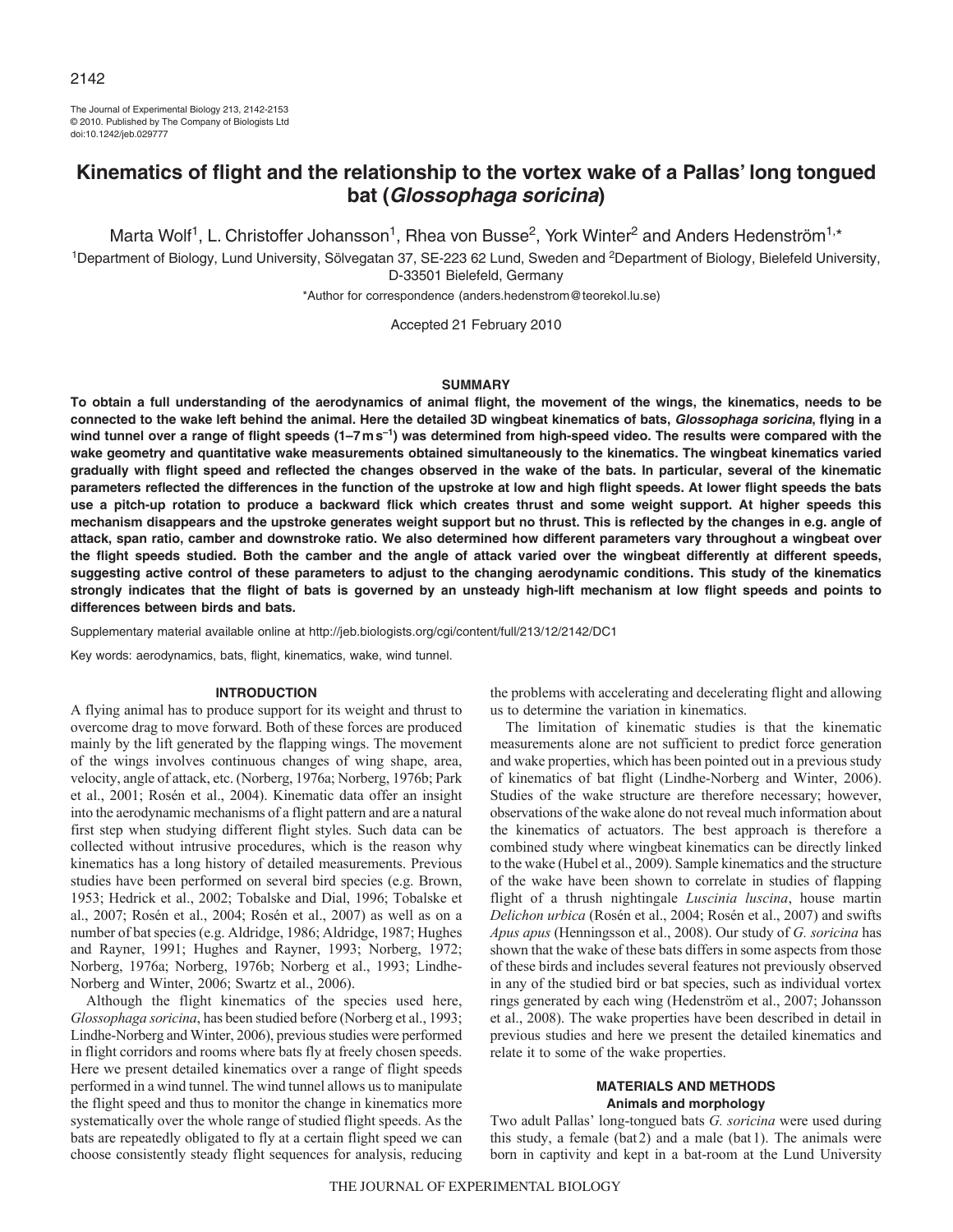Wind Tunnel facility where they could fly freely (humidity approximately 50%, 24–27°C). The bats were time-shifted 12h so that their active period was during the day and had free access to food (honey-water, Nectar Plus, Nekton, Pforzheim, Germany; baby formula and pollen) *ad libitum*, when not participating in the experiments. The experiments were approved by the Lund University ethical board (M153-05).

The bats were trained to fly at a feeder mounted in the test-section of the wind tunnel (a metal tube, 2mm in diameter) connected to silicon tubes through which honey-water was provided during experiments (supplementary material Fig.S1). The temperature in the wind tunnel was kept at approximately 25°C. The bats approached the feeder by flying in the direction of the wind, passing the feeder and making a U-turn at the end of the test-section to approach the feeder from the downstream direction. The manner of the approach was different for the two bats. Bat2 usually approached from below the feeder whereas bat1 came in from above or at the same level as the feeder. The bats flew steadily for a period of 2–20s while feeding and were individually recognized from the video recording. Between feeding bouts the bats roosted on a net 6m upstream of the test-section.

We measured the morphometrics of the wing planform from inflight images using Image J (http://rsb.info.nih.gov/ij/) following Pennycuick (Pennycuick, 1989). The bats were weighed before and after each experimental run. See Table 1 for morphological measurements of the bats.

## **Wind tunnel and methods**

The technical details of the design and the performance of the wind tunnel have been described elsewhere (Pennycuick et al., 1997).

Kinematic data were collected using two synchronized high-speed cameras (Redlake MotionScope PCI 500, 250Hz, 1/1250 s; Tallahassee, FL, USA) recording the bats from the dorsal [*x*–*y*] and side [*x*–*z*] views (supplementary material Fig.S1). Infrared lighting was used during filming (VDI-IR60F, Video Security Inc., Kaohsiung, Taiwan) to avoid disturbing the bats and to minimize interference with the DPIV (digital particle image velocimetry) measurements. Infrared filters [Schneider Optics, B&W, BW09249 092 (89B) Van Nuys, CA, USA] were used for the high-speed cameras to eliminate stray light from the laser used for DPIV data collection. Data for wake experiments were recorded simultaneously with kinematics, using DPIV. The methods and main results of the wake analysis have been presented elsewhere (Hedenström et al., 2007; Johansson et al., 2008).

## **Kinematics**

The bats were studied at speeds from 1 to  $7 \text{ m s}^{-1}$ , with  $0.5 \text{ m s}^{-1}$ intervals. Although *G. soricina* has previously been shown to fly at speeds of up to  $10.5 \text{ m s}^{-1}$  (Winter, 1999),  $7 \text{ m s}^{-1}$  was the highest speed they would fly at in the wind tunnel possibly due to constraints

Table 1. Morphometrics of bats

|              | Mean value |                      |                      |                  |
|--------------|------------|----------------------|----------------------|------------------|
|              | Symbol     | Bat 1                | Bat 2                | Units            |
| Body mass    | m          | $0.0107 \pm 0.00007$ | $0.0109 \pm 0.00004$ | kg               |
| Wing span    | b          | 0.237                | 0.243                | m                |
| Mean chord   | C          | 0.037                | 0.038                | m                |
| Wing area    | S          | 0.00884              | 0.00936              | m <sup>2</sup>   |
| Aspect ratio | AR         | 6,4                  | 6,3                  |                  |
| Wing loading | Q          | 1.21                 | 1.17                 | $\rm kg\,m^{-2}$ |

in performing the U-turn before approaching the feeder. At every flight speed 10 stable sequences were chosen for further analysis. We could not obtain any sequences for bat 1 at 1.5 and  $2 \text{ ms}^{-1}$  and for bat2 at  $1.5$  and  $7 \text{ ms}^{-1}$ . In the chosen sequence two stable wingbeats were selected for analysis, where the bat remained at its position in front of the feeder without drifting in any direction. The sequences were analysed starting at the beginning of a downstroke (the point of maximum elevation of the wingtip) and ending at the end of the second upstroke.

For each bat nine morphological points were tracked (Fig.1 and supplementary material Table S1), digitized manually and transformed into three-dimensional coordinates by direct linear transformation (DLT) (Christoph Reinschmidt Matlab® routines; http://isbweb.org/software/movanal.html). For the digitized points the root mean square (r.m.s.) error was estimated using the least squares fit of the DLT calculation, representing digitization error as well as imperfection in the calibration. The error ranged between 0.8mm at the shoulder (point 2) to 2.6mm at the wingtip (point 5) (supplementary material TableS3). The 3D coordinates were used to estimate a number of kinematic parameters, including wingbeat frequency  $f$ (Hz) and wingbeat period  $T=1/f$ . The wingbeat frequency



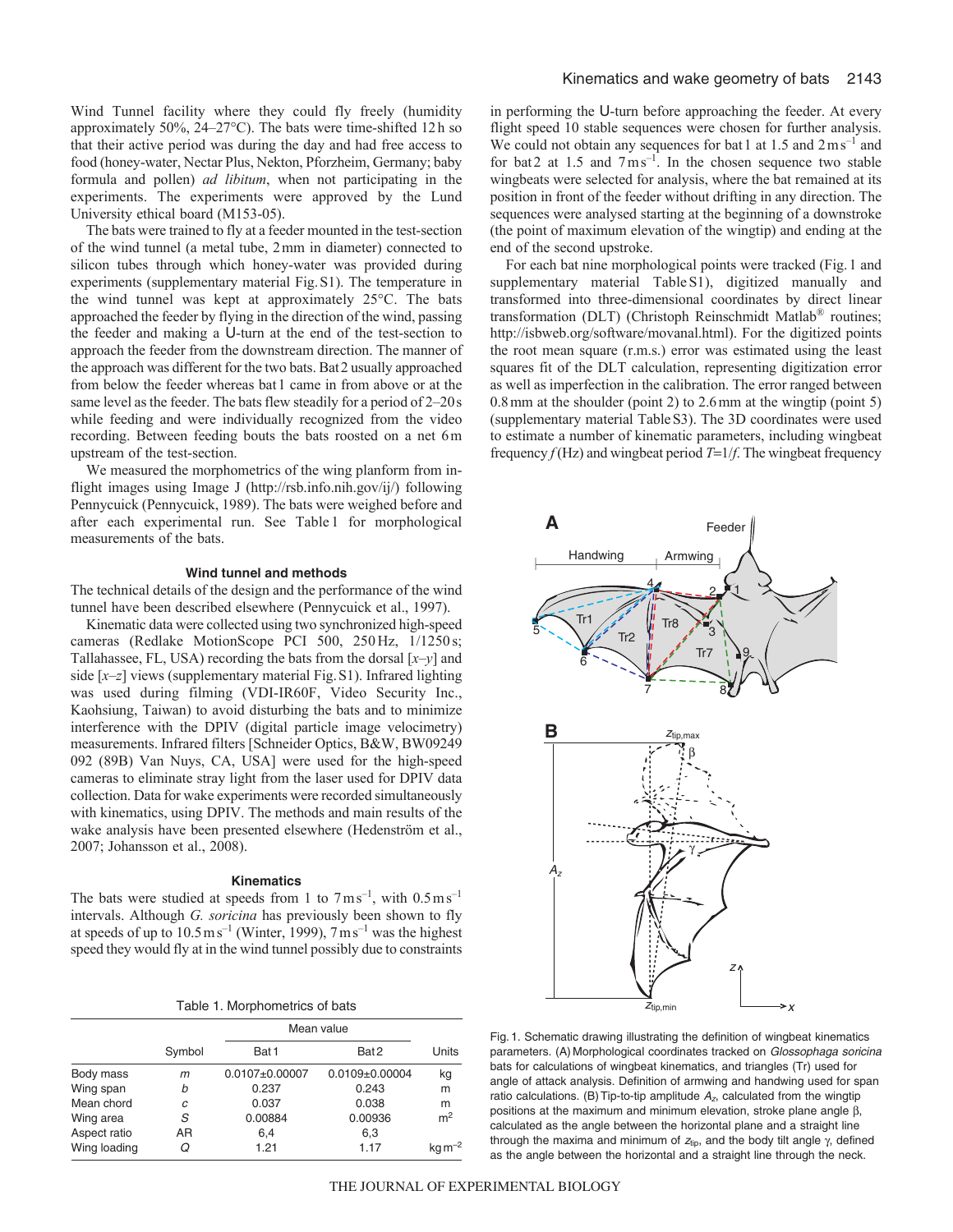## 2144 M. Wolf and others

was derived from the power spectra of a Fourier transform of the vertical wingtip trace over time. The wingbeat period was divided into downstroke period  $T_d$  and upstroke period  $T_u$ , determined from the elevation of the wingtip, giving a downstroke ratio  $\tau = T_d/T$ .

The tip-to-tip amplitude  $A_z$  was calculated from the wingtip positions at the maximum and minimum elevation relative to the shoulder, during one wingbeat. The wing stroke amplitude  $\theta$  was calculated using *Az*, wing length and the horizontal amplitude *Ax*.

The stroke plane angle  $\beta$  was calculated as the angle between the horizontal plane and a straight line through the maximum and minimum vertical position of the wingtip relative to the shoulder,  $z<sub>tip</sub>$ . The body tilt angle  $\gamma$  is the angle between the horizontal and a line connecting the neck and the leg in the [*x*–*y*] field (Fig.1).

The span ratio SR is the ratio between the wingspan at midupstroke and mid-downstroke, calculated when the wing passes through the horizontal plane and levels with the shoulder. In order to measure which part of the wing is responsible for the changes of the wing form at different flight speeds, we also divided the wing into an armwing and a handwing. The armwing was defined as the part between the shoulder and the wrist and the handwing was defined as the part of the wing between the wingtip and the wrist (Fig. 1). We calculated a ratio separately for these parts  $(SR<sub>arm</sub>$  and  $SR<sub>hand</sub>$ ) as the ratio between the wing length of the armwing and the handwing at mid-upstroke and mid-downstroke, respectively.

For the calculations of angle of attack  $\alpha$ , the wing was divided into nine different triangles using the digitalized coordinates (supplementary material TableS2). For every triangle the centroid was defined and its velocity was calculated as the vector sum of forward and flapping speed. The angle of attack was calculated as the angle between the triangular plane and velocity vector for the centroid. The pattern of variation of angle of attack was similar for several of the triangles and therefore only four triangles were used for the final analysis, covering most of the wing surface (Fig.1). The maximum and average angle of attack were calculated for the handwing (triangle 1, Fig. 1) for every downstroke.

#### **Strouhal number**

Strouhal number (*St*) is calculated using the flapping frequency (*f*), the tip-to-tip amplitude perpendicular to the forward motion  $(A<sub>z</sub>)$ and the forward velocity (*U*) (Taylor et al., 2003):

$$
St = fA_z / U. \tag{1}
$$

Thus, *fAz* represents half the mean vertical (for flight) velocity of the wing and *U* represents the horizontal velocity. In flying birds and bats, however, the stroke plane is not always vertical, causing the flapping to change the horizontal velocity of the wing as well as the vertical velocity. The effect is more pronounced at low flight speeds where the stroke plane is more tilted. This may result in an 'unfair' comparison with heaving plate studies. An alternative definition of *St* for the downstroke and upstroke is called for and can be defined as:

$$
St_{d} = (A_{z}(1/\tau T)/2) / (U+(1/\tau T)A_{x}) = (A_{z}(f/\tau)/2) / (U+(f/\tau)A_{x}), (2)
$$

$$
St_{u} = A_{z}(f(1-\tau))/2) / (U - (f(1-\tau))A_{x}), \qquad (3)
$$

where  $\tau$  is the downstroke ratio, *T* is the wingbeat period and  $A_x$  is the flapping amplitude in the horizontal direction. Once again *St* is half the mean vertical velocity of the wing divided by the mean horizontal velocity and therefore should be directly comparable with the standard *St* from heaving plate studies. This can also be seen by setting  $\tau$  to 0.5 and  $A_x$  to 0, which would be the standard heaving plate setup. We have calculated both  $St$  and  $St_d$  for both bats to evaluate the different definitions of *St*.

#### **Camber**

We calculated a measure of camber for the armwing, for every wingbeat at all speeds using the coordinates 2, 3, 4, 7 and 9 (Fig.1). Camber was defined as the elevation of the elbow over a plane created by the shoulder, the mean of the wrist and the shoulder and the mean of the fifth digit and the foot, divided by the distance between these last two points, representing the chord of the wing. This will tend to underestimate the camber because the skin membrane is 'concave' at the leading and trailing edge, making the true chord shorter than this estimate. However, this problem may not be as important here as the chord line is moved towards the elbow where the wing is generally less concave.

We calculated the mean and maximum camber for every wingbeat and the camber at mid-upstroke and mid-downstroke for both of the bats.

## **Wake comparison**

For bat2 we calculated the wingspan 2*b*, at 4 and at  $6.5 \text{ m s}^{-1}$  and compared it with the width of the wake obtained from the transverse [*y*–*z*] view at the same speeds and for the same bat. The wake data were collected approximately 12cm downstream of the wing trailing edge. The methods and analysis of the wake have been described in detail previously (Johansson et al., 2008).

The wake data were divided into six phases: beginning of downstroke (bd), mid-downstroke (md), end of downstroke (ed), beginning of upstroke (bu), mid-upstroke (mu) and end of upstroke (eu). The kinematic data for the wingspan were also divided into six phases per wingbeat, equal in duration, corresponding to the phases of the wake.

The normalized circulation measured in the wake can be used to estimate the lift coefficient (*C*<sub>L</sub>) (Hoerner, 1975):

$$
\Gamma/Uc = L/2qS = C_{L}/2 , \qquad (4)
$$

where  $\Gamma$  is the measured circulation, *U* is the flight speed, *c* is the mean chord, *L* is the lift and *S* is the wing area, and  $q=(1/2)\rho U^2$  is the dynamic pressure. We used mean, normalized circulation values from the start vortex and the total measured circulation  $(\Gamma_{\text{tot}})$ (Johansson et al., 2008) to estimate the lift coefficient and relate it to the kinematic measurements obtained in this study.

#### **Statistics**

All analyses were performed using linear mixed models using GLM procedure in JMP 8.0 (SAS Institute, Cary, NC, USA). Each of the flight variables was set as a dependent variable and the flight speed was set as covariate. The repeated measures setup with multiple wingbeats within sequences from the same bat was treated in the model by setting sequence, nested within individual as a random factor. This also allows us to determine any differences between the two bats. The low sample size results in some cases in low degrees of freedom which lowers the power of the test. However, this is properly treated in the model by setting sequence, nested within individual as a random factor, which allows us to compare the properties of regressions over speed and arrive at a significant result showing possible differences between the bats. The flight speed was initially included as a linear, quadratic and cubic term. Of the non-significant terms the least significant ones were then sequentially removed. All parameters showed a linear variation except for stroke plane angle, which varied with the square of speed. The values presented are means  $\pm$  s.e.m.

Power functions were fitted using Microsoft Excel 2002, SP3.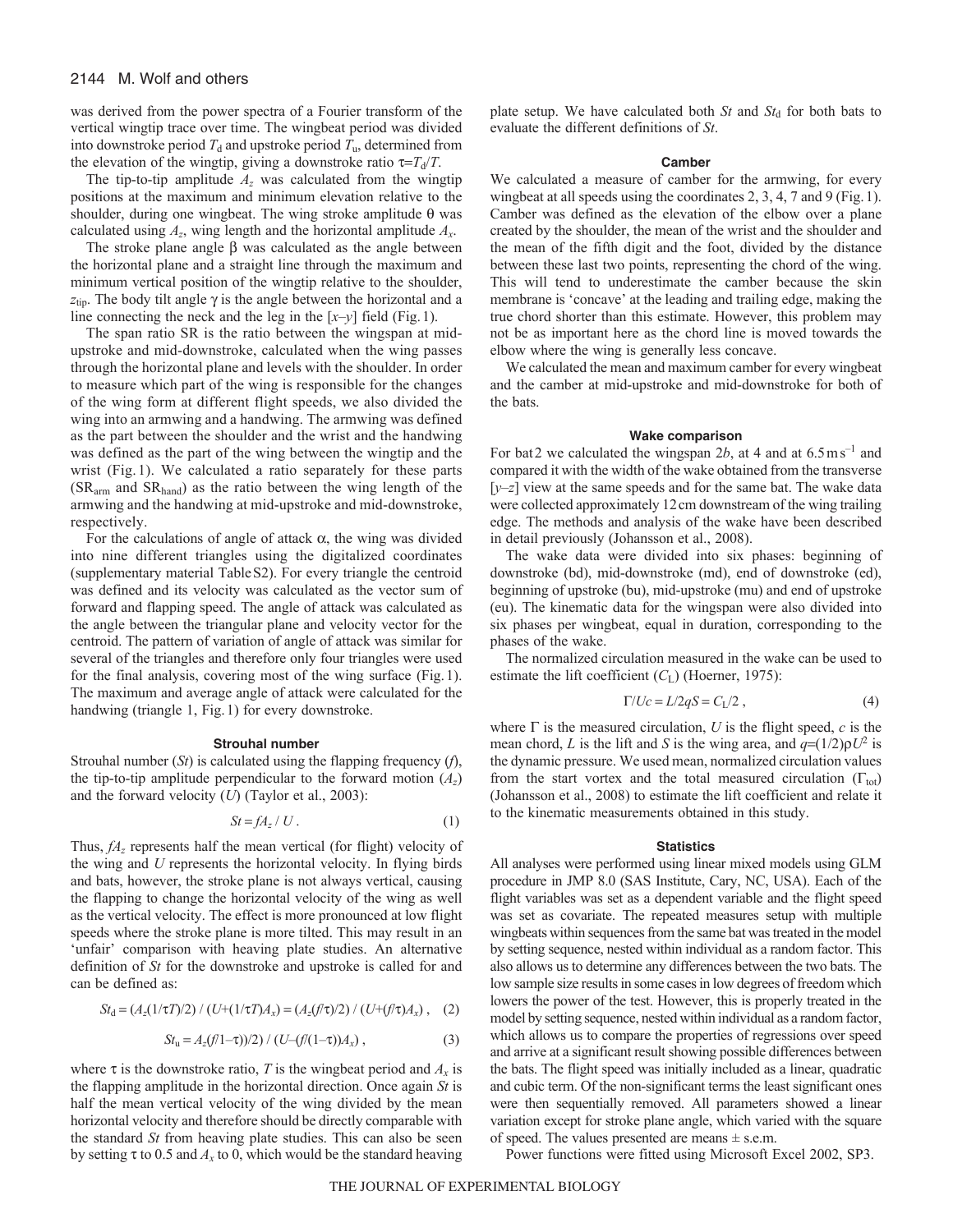# Kinematics and wake geometry of bats 2145

# **RESULTS**

## **Kinematics**

A total of 110 sequences per bat were analysed, 10 for each of the 11 different flight speeds, with a total of 220 wingbeats for each of the bats. For the purpose of illustrating the wing movement, we chose characteristic sequences at low  $(1 \text{ m s}^{-1})$ , medium  $(4 \text{ m s}^{-1})$  and high  $(6.5 \text{ m s}^{-1})$  speeds. For these we plotted the movement of the wrist, wingtip, fifth digit and foot, in relation to the shoulder, during two consecutive wingbeats, as seen from behind, side and top-view (Fig.2 and supplementary material Fig.S2).

The wingbeat frequency decreased with increasing flight speed  $(R^2=0.93, P<0.001)$  (Fig. 3A). At the lowest flight speed  $(1 \text{ m s}^{-1})$ the frequency was 16.7Hz for bat1 and 17.6Hz for bat2. The frequency decreased to 13.4Hz and 14.3Hz, respectively at the highest common flight speed  $(6.5 \text{ m s}^{-1})$ . There was a small difference in the wingbeat frequency between the two bats  $(P=0.01)$ . The frequency of bat 1 varied as  $17.1U^{-0.12}$  while the frequency for bat2 varied as 17.8*U*–0.12.

During a downstroke the wings are extended and as the flight speed increased the extent of the vertical movement increased (Fig. 2A–C) and thus the wing stroke amplitude  $\theta$  increased with increasing flight speed for both bats  $(R^2=0.56, P<0.0001)$  (Fig. 3B). There was no individual variation between the bats ( $P=0.06$ ) and  $\theta$ varied as  $64.8U^{0.16}$ .

At low speed the wings move further forward during a downstroke than at higher speeds (Fig. 2G–I). At the transition from the downstroke to the upstroke the wings go through a pitch-up rotation so that the handwing is flipped upside down (M.W., L.C.J., R.v.B., Y.W. and A.H., unpublished observation). During the upstroke the wings move upwards and backwards relative to the still air, which results in the wing moving in a clockwise loop as seen from the side (Fig.2D–F).

As the flight speed increases the wingbeats become more vertical (Fig.2D–F) and the wing is no longer flipped at the beginning of the upstroke. This transition occurs at flight speeds of approximately 3.0–3.5ms–1 in *G. soricina*. Stroke plane angle thus increased with



Fig. 2. Representative wing movement kinematics at low (1 m s<sup>-1</sup>, 1st column), medium (4 m s<sup>-1</sup>, 2nd column) and high flight speed (6.5 m s<sup>-1</sup>, 3rd column) of G. soricina. The movement of the wrist, wingtip, fifth digit and foot, in relation to the shoulder (black circle), during two consecutive wingbeats, as seen from behind (A–C), side (D–F) and top-view (G–I). The axes are in metres where the shoulder represents the origin.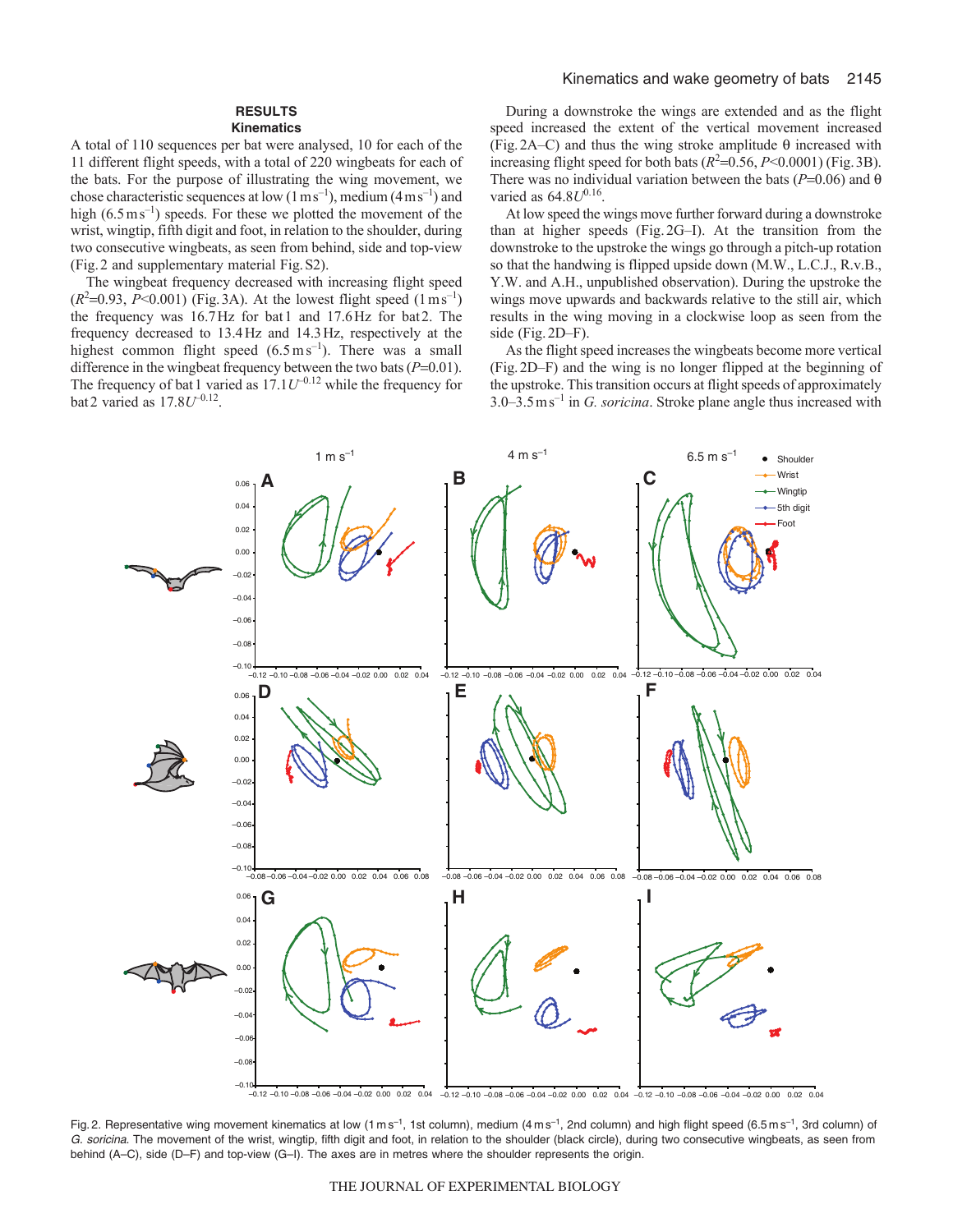## 2146 M. Wolf and others

increasing flight speed but showed no difference between the two bats and varied with the square of flight speed  $(R^2=0.94, P<0.0001,$  $\beta = -0.35U^2 + 7.4U + 44.1$ ) (Fig. 3C). The increase was more pronounced up to  $5 \text{ m s}^{-1}$  flight speed and more or less reached a plateau at higher flight speeds.

The body tilt angle varied with flight speed for bat 2  $(R^2=0.46)$ ,  $P<0.001$ ) but not for bat 1 ( $P=0.16$ ), decreasing up to approximately  $4.5 \text{ m s}^{-1}$  and varying only slightly at higher flight speeds (Fig. 3D).

The downstroke ratio varied with flight speed in both bats  $(R<sup>2</sup>=0.43, P<0.0001)$  (Fig. 3E). There was a small variation between the bats ( $P=0.02$ ) and  $\tau$  varied with  $0.51U^{0.026}$  for bat 1 and  $0.49U^{0.032}$  for bat 2. The downstroke ratio increased with increasing flight speed up to  $3.5 \text{ m s}^{-1}$  (bat2) and  $4.5 \text{ m s}^{-1}$  (bat1). At higher speeds there was a small tendency for decreasing  $\tau$  in both bats (Fig.3E and supplementary material Fig.S2).

The wingspan is reduced during an upstroke compared with the downstroke. At low flight speeds the wingspan is reduced more than at medium speeds (Fig.2A–C). As the flight speed increases further the wingspan is reduced more at high speeds than at medium speeds, resulting in the largest upstroke wingspan at medium speeds (supplementary material Fig.S2). Thus the span ratio, SR, increased with increasing flight speed up to  $3.5 \text{ m s}^{-1}$  and showed a decreasing tendency at higher flight speeds  $(R^2=0.61, P<0.001)$  (Fig. 4A). There was no difference between the two bats  $(P=0.89)$ .

The span ratio for the armwing, SR<sub>arm</sub>, showed a similar pattern to SR  $(R^2=0.35, P<0.001)$ , with span ratio increasing with increasing flight speed up to  $4 \text{ m s}^{-1}$  (bat 2) and  $4.5 \text{ m s}^{-1}$  (bat 1). There was no significant difference between the bats  $(P=0.18)$ . At higher flight speeds SRarm decreased slightly (Fig. 4B). Span ratio for the handwing, SR<sub>hand,</sub> did not vary with flight speed  $(R^2=0.56, P=0.49)$ (Fig.4C).

The angle of the attack varied throughout the wingbeat. Both the average and the maximum angle of attack of the downstroke decreased with increasing flight speed  $(AoA_{mean}: R^2=0.93)$ , *P*<0.0001; AoA<sub>max</sub>:  $R^2$ =0.93, *P*<0.0001) (Fig.5). The maximum angle of attack was 50 and 59deg for bat1 and bat2, respectively, at  $1 \text{ m s}^{-1}$ , and the average was 45 and 52 deg, respectively. At high flight speeds  $(6.5-7 \text{ m s}^{-1})$  the maximum angle of attack was 20 and 21deg for bat1 and bat2, respectively. There was a difference in the average angle of attack between the bats  $(P<0.0001)$  as bat2 was operating at a higher angle of attack, which was most pronounced at low flight speeds (Fig.5A). The average angle of attack varied with flight speed as 58.5*U*–0.66 for bat2 and 55.4*U*–0.65 for bat1. There was no significant difference between the bats in the variation of the maximum angle of attack during a downstroke  $(P=0.044)$  but there was a similar trend that bat 2 operated at slightly lower angles of attack (Fig.5B). The maximum angle of attack varied with the flight speed as  $63.2U^{-0.55}$ .



Fig. 3. Wingbeat frequency f (A), wing stroke amplitude  $\theta$  (B), stroke plane angle  $\beta$  (C), body tilt angle  $\gamma$  (D), downstroke ratio  $\tau$  (E) and camber at midupstroke and mid-downstroke (F) for both G. soricina bats, at flight speeds from 1 to 7 m s<sup>-1</sup>. Values are means  $\pm$  s.e.m. Key in A applies to A–E.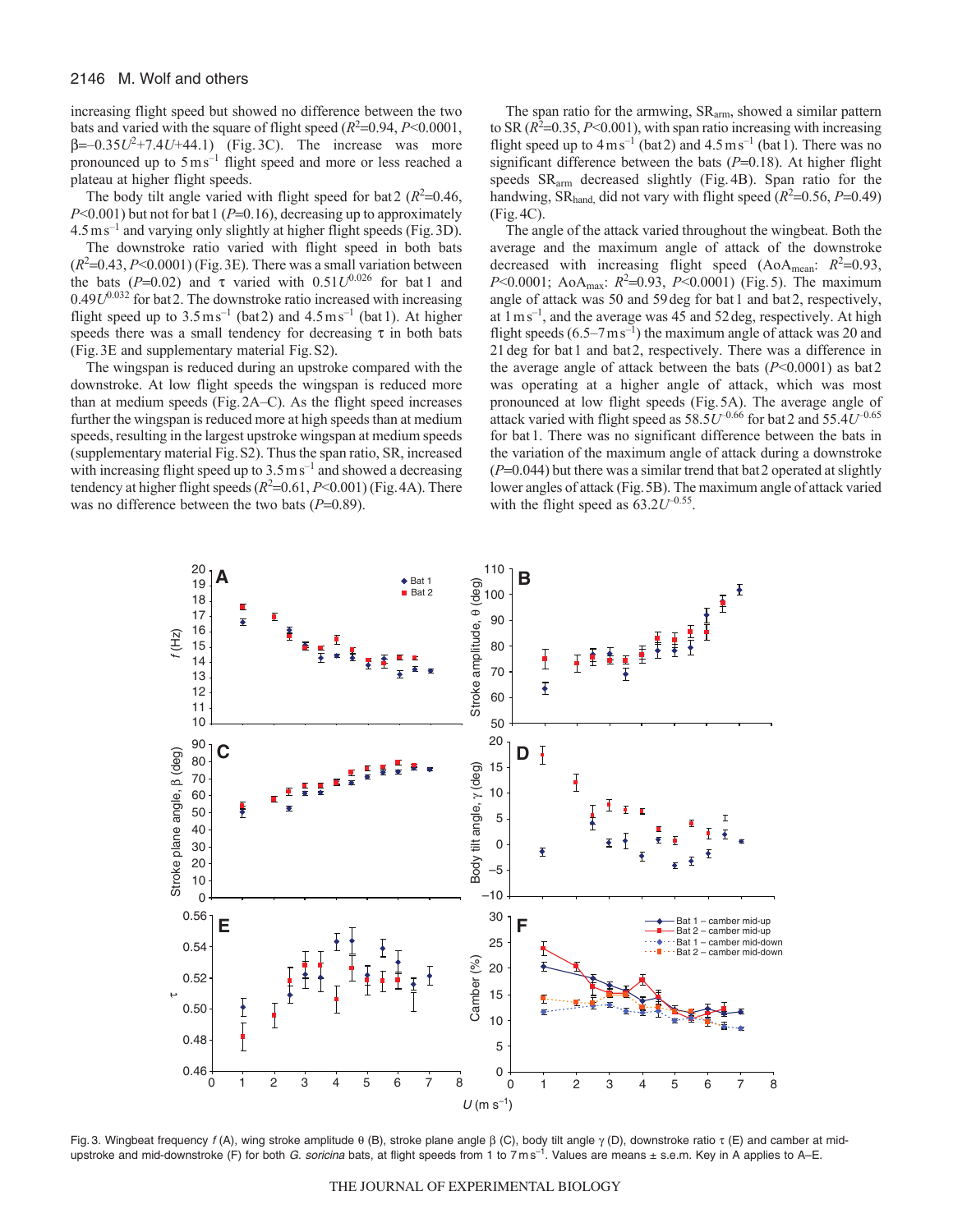



Fig. 4. Variation in span ratio SR (A), arm span ratio, i.e. wrist span (B) and hand span ratio, wingtip to wrist (C), for both bats, at flight speeds from 1 to  $7 \text{ m s}^{-1}$ . Values are means  $\pm$  s.e.m.

The changes of angle of attack during a wingbeat were quite dramatic at low flight speed  $(1 \text{ m s}^{-1})$ . The angle of attack reached values of  $-10$  to  $-70$  deg for different parts of the wing during the upstroke while during the downstroke the angle of attack for most of the wing did not vary much and remained between 40 and 60deg. This resulted in fast and 'strong' changes in the angle of attack at the transition between upstroke and downstroke and between downstroke and upstroke (Fig.6).

The variation of the angle of attack for the triangles describing the handwing (triangle 1 and triangle 2, Fig.1) was very similar, with the hand-most part displaying the largest values during the downstroke and the most negative values of angle of attack during the upstroke (Fig.6). The armwing was described by two triangles, triangle 7 and triangle 8 (Fig.1). The angle of attack for the innermost wing varied in a similar way to that of the handwing. The angle of attack for the part of the wing described by triangle 7 did not show the dramatic changes, although the variation was larger at low flight speeds. During the upstroke the angle of attack rarely reached negative values (Fig.6).

At  $4 \text{ m s}^{-1}$ , changes of the angle of attack became less dramatic and the angle of attack varied between –20 and 40deg for an entire wingbeat period. The angle of attack for the armwing and handwing varied in a similar pattern, with more negative angles of attack for the handwing during the upstroke (Fig.6). The angle of attack of triangle 7 remained positive throughout the entire wingbeat, varying



Fig. 5. Maximum and mean angle of attack (AoA, deg) during a downstroke for both G. soricina bats, at flight speeds from 1 to  $7 \text{ m s}^{-1}$ . Values are means  $\pm$  s.e.m.

between 10 and 20deg. The angle of attack of the handmost part of the wing, triangle 1, varied most among the wing segments, from 35deg during downstroke to –20deg during upstroke (Fig.6).

At  $6.5 \text{ m s}^{-1}$  the variation of the angle of attack decreased even further to between –10 and 30deg. Among the wing segments the hand part of the handwing varied most, between  $-10$  and 30 deg. The angle of attack of the armwing (triangle 7) remained almost stable, fluctuating around 10 deg. The angle of attack of the innermost wing declined as well (Fig.6).

#### **Strouhal number**

Strouhal number calculated in the traditional way (*St*) decreased with increasing flight speed  $(R^2=0.99, P=0.02)$  (Table 2). At speeds lower than  $3.0-3.5 \text{ m s}^{-1}$  the Strouhal number was higher than 0.4, and decreased at higher flight speeds with 1.26*U*–0.86; there was no statistical difference between the bats  $(P=0.76)$ . Strouhal number for the downstroke (*St*<sub>d</sub>) also decreased with increasing flight speed  $(R^2=0.83, P<0.0001)$ ; however, it remained between 0.2 and 0.4 at all flight speeds (Table2). There was no significant difference between the two bats  $(P=0.24)$ .

#### **Camber**

Camber varied with flight speed. Both the maximum and average camber during a wingbeat decreased as the flight speed increased (maximum camber, Camber<sub>max</sub>:  $R^2$ =0.93,  $P$ =0.02; mean camber, Camber<sub>mean</sub>:  $R^2$ =0.84,  $P$ <0.0001). The mean camber varied from 0.16 and 0.18, respectively, at the lowest speed, to 0.10 at the highest speed. The maximum camber ranged from 0.30 for bat2 and 0.25 for bat1, at low speed, to 0.15 at the highest speed. There was no significant difference between the bats  $(P=0.75)$ .

The camber at mid-upstroke was about twice that at middownstroke at the lowest flight speed (Fig.3F). As the flight speed increased the camber at mid-upstroke decreased from 0.20 and 0.24, respectively, to 0.12  $(R^2=0.52, P<0.0001)$ . The camber at mid-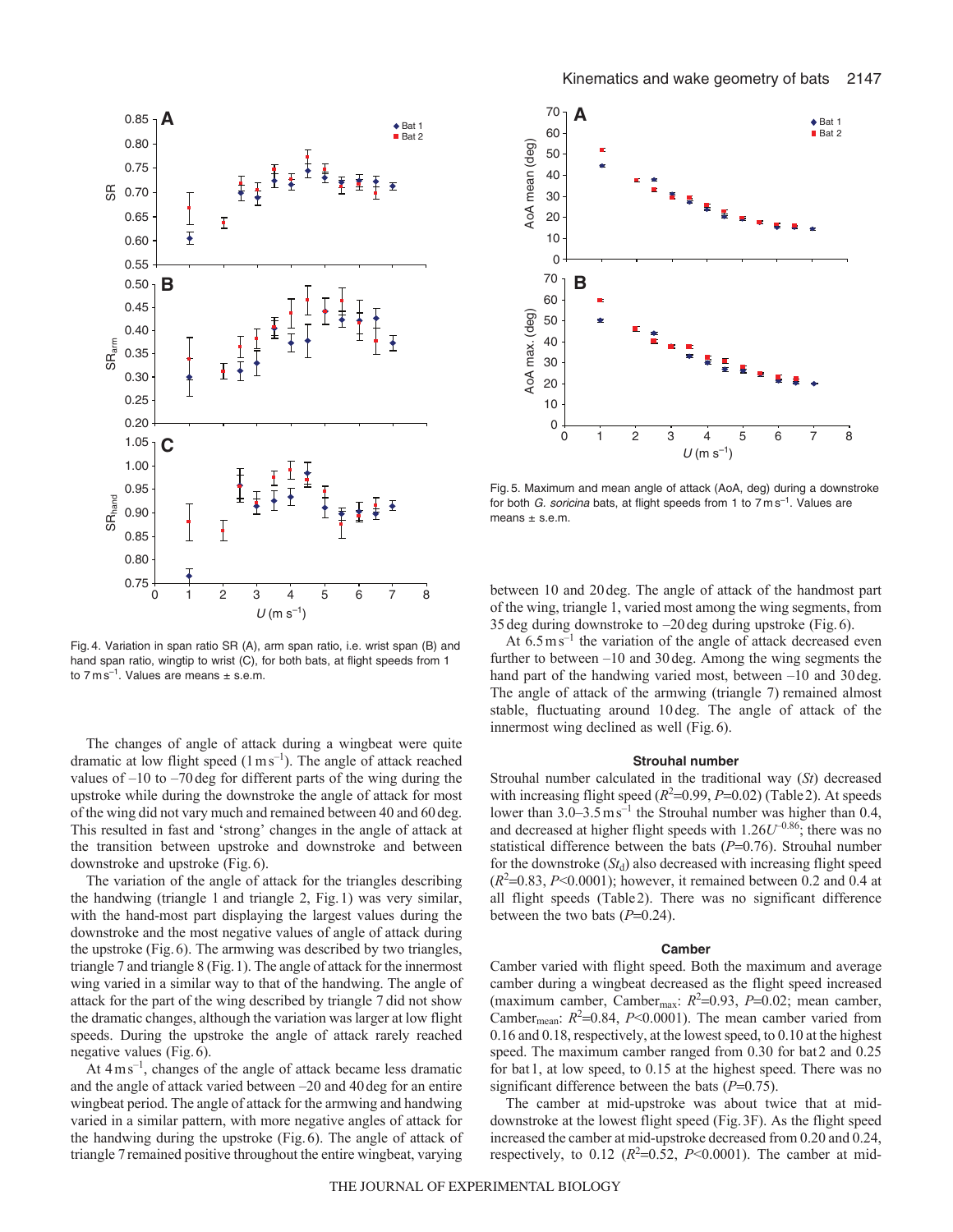Table 2. Strouhal number for the entire wingbeat and for the downstroke at different flight speeds

|                  |              |      |                          | 2.5  |      | 3.5  | 4    | 4.5  | <sub>5</sub> | 5.5  | 6    | 6.5  |                          |
|------------------|--------------|------|--------------------------|------|------|------|------|------|--------------|------|------|------|--------------------------|
| Bat 1            | St           | 1.36 | $\overline{\phantom{m}}$ | 0.60 | 0.49 | 0.37 | 0.36 | 0.33 | 0.28         | 0.28 | 0.26 | 0.27 | 0.25                     |
|                  | $St_{\rm d}$ | 0.39 | $\qquad \qquad -$        | 0.28 | 0.29 | 0.25 | 0.25 | 0.24 | 0.22         | 0.22 | 0.21 | 0.23 | 0.21                     |
| Bat <sub>2</sub> | St           | 1.36 | 0.67                     | 0.61 | 0.55 | 0.45 | 0.38 | 0.36 | 0.31         | 0.29 | 0.27 | 0.27 | $\qquad \qquad$          |
|                  | $St_{\rm d}$ | 0.30 | 0.33                     | 0.33 | 0.32 | 0.29 | 0.27 | 0.26 | 0.24         | 0.24 | 0.22 | 0.23 | $\overline{\phantom{m}}$ |

St is the traditional Strouhal value for the entire wingbeat and  $St_d$  is the value for the downstroke Strouhal number. Bold numbers indicate when St lies outside the theoretical optima 0.2–0.4.

Fight speed is in  $ms^{-1}$ .

downstroke also decreased but the decline was much lower, ranging from 0.12 and 0.14 to 0.09 ( $R^2$ =0.64,  $P$  <0.0001). There was no significant difference between the bats for the camber at middownstroke  $(P=0.90)$ . There was a difference in the variation of camber at mid-upstroke (*P*<0.0001), as bat2 generally operated at higher mid-upstroke camber values at low and medium flight speeds (Fig.3F).

## **Wake comparison**

The variation of the width of the wake corresponded well to the change in the wingspan, at 4 and  $6.5 \text{ m s}^{-1}$  (Fig. 7). Both the wake width and the wingspan increased from the beginning of the downstroke to mid-downstroke and decreased towards the end of the downstroke. At the beginning of the upstroke both the wake width and the wingspan decreased further; however, the decrease



Fig. 6. Representative variation of angle of attack during two consecutive wingbeats for the four investigated triangles of a bat wing (Tr1, Tr2, Tr7 and Tr8) at low (1 m s<sup>-1</sup>), medium (4 m s<sup>-1</sup>) and high flight speed (6.5 m s<sup>-1</sup>). Tr1 and Tr2 represent the handwing and Tr7 and Tr8 represent the armwing. The shaded areas indicate the upstroke.

in the wake width was larger than the decrease in the wingspan. Both the wake width and the wingspan increased at mid-upstroke compared with the beginning of upstroke. The increase of the wake width was, however, lower than the increase in the wingspan at  $6.5 \text{ m s}^{-1}$ . At the end of upstroke the wake width decreased, which was most pronounced at  $4 \text{ m s}^{-1}$ . The wingspan did not increase at the end of upstroke at  $4 \text{ m s}^{-1}$  but it did increase at 6.5 m s<sup>-1</sup> (Fig. 7).

The statistical analysis of the normalized circulation and speed has been presented elsewhere (see Johansson et al., 2008). Both the normalized circulation of the start vortex  $(\Gamma/Uc)$  and the total measured circulation  $(\Gamma_{\text{tot}}/Uc)$  increased with increasing camber  $(R^2=0.56, P=0.0001; R^2=0.47, P=0.0008)$  and angle of attack  $(R^2=0.92, P<0.0001; R^2=0.80, P<0.0001)$ . These two factors are correlated (Fig.9C); however, statistically angle of attack had a larger effect on the circulation (Table3).

## **DISCUSSION**

The design of this study allowed for a thorough investigation of the flight kinematics of the individual bats over a range of flight speeds. The kinematics of *G. soricina* have been examined previously (von Helversen, 1986; Norberg, 1993; Lindhe-Norberg and Winter, 2006), although the previous studies examined a more restricted speed range compared with that in the present study. Our experimental setup allowed control of flight speed, enabling kinematics to be monitored repeatedly at fixed points in the entire range of flight speeds. The study is based on two individuals only and such low sample size suggests the results should be interpreted with some caution. However, the overall similarity of the patterns in terms of how the wingbeat kinematics varies over speed between the two individuals indicates that the results are consistent.

## **Kinematics**

We found that the wingbeat frequency decreased with increasing flight speed  $(f \propto U^{-0.12})$ , which is consistent with previous findings in *G. soricina* (Lindhe-Norberg and Winter, 2006). This differs from the findings in birds where no change in wingbeat frequency with flight speed was found in the thrush nightingale (Rosén et al., 2004), the black-billed magpie *Pica pica*, the pigeon *Columba livia* (Tobalske and Dial, 1996), and the rufous hummingbird *Selasphorus rufus* (Tobalske et al., 2007).

Table 3. P-values for comparison between the normalized wake and camber and angle of attack

|                       | $\Gamma / Uc$ | $\Gamma_{\rm tot}/U_C$ |
|-----------------------|---------------|------------------------|
| Intercept             | 0.0974        | 0.8185                 |
| Angle of attack (AoA) | <0.0001(0.92) | 0.0002(0.80)           |
| Camber                | 0.5832(0.56)  | 0.5629(0.47)           |
| AoA $\times$ camber   | 0.7771        | 0.8455                 |
|                       |               |                        |

P-values in bold are significant.  $R^2$  values are given in parentheses.  $\Gamma$ , circulation; U, speed; c, mean chord; subscript tot, total.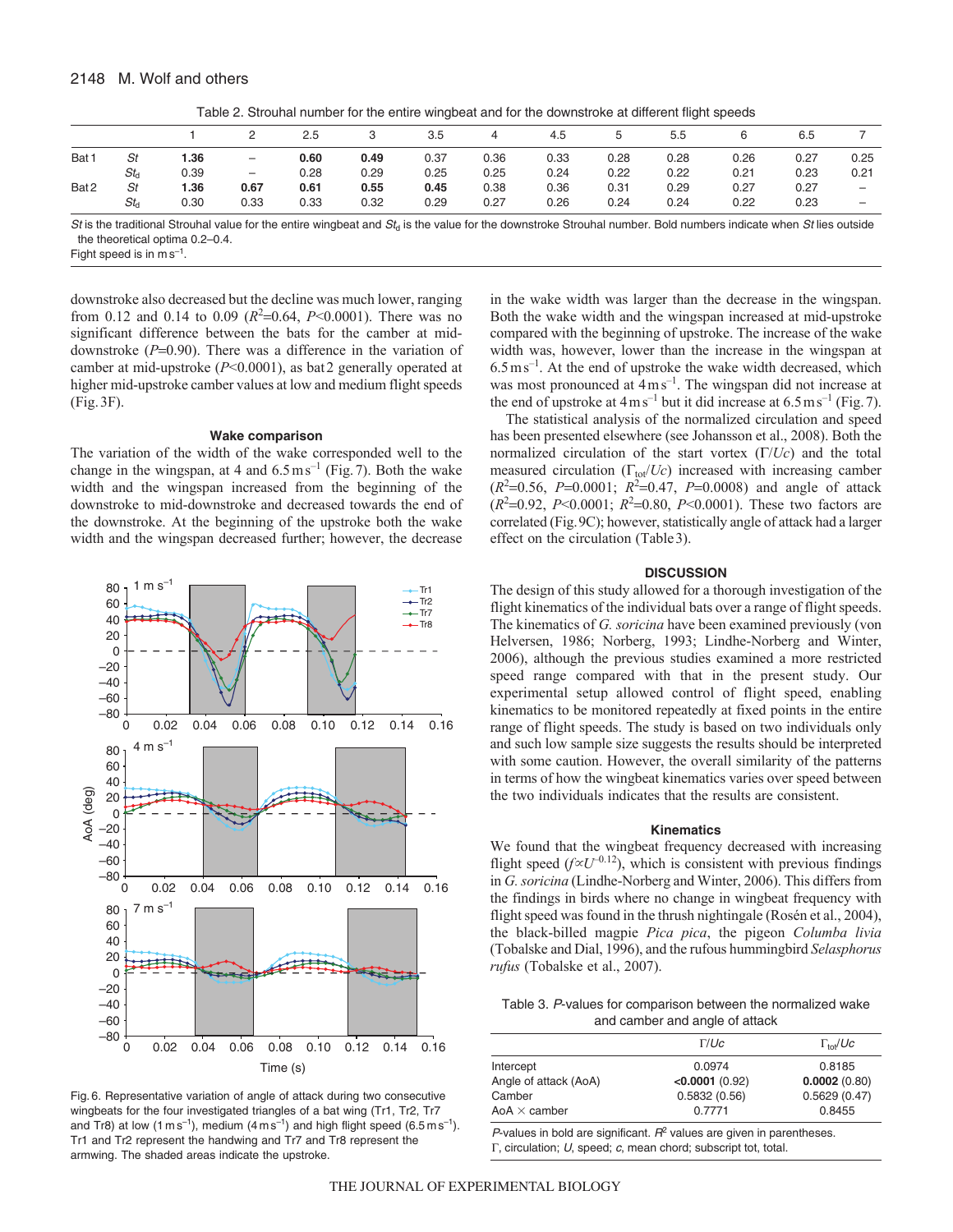

Fig. 7. Wingspan and wake width for bat 2 at  $4 \text{ m s}^{-1}$  and  $6.5 \text{ m s}^{-1}$  during six phases of a wing stroke: beginning of downstroke (bd), middle of downstroke (md), end of downstroke (ed), beginning of upstroke (bu), middle of upstroke (mu) and end of upstroke (eu). Values are means  $\pm$ s.e.m.

According to the predictions made by Lindhe-Norberg and Winter (Lindhe-Norberg and Winter, 2006), *G. soricina* should fly at a theoretical minimum power speed  $U_{mp} \approx 6 \,\mathrm{m\,s^{-1}}$ , with a wingbeat frequency of 9.5–10.3Hz, depending on the body mass. To allow comparison of wingbeat frequency at a calculated *U*mp with the results of Lindhe-Norberg and Winter (Lindhe-Norberg and Winter, 2006), we used Pennycuick's program [Flight 1.22 (Pennycuick, 1989)]. The program predicts that our bats should fly at 9.65Hz at  $U_{\text{mp}}$ =6.40 (bat2) and 10.8Hz at  $U_{\text{mp}}$ =7.10 (bat1). Both our bats were in the same range of body mass as the bats used by Lindhe-Norberg and Winter (Lindhe-Norberg and Winter, 2006), but were flying with a wingbeat frequency of 13.4–14.3Hz at the high flight speeds  $(6.5-7.0 \text{ m s}^{-1})$ . There was a small difference between the bats as the slightly heavier bat2 was operating at a somewhat higher wingbeat frequency. Our bats operated at higher wingbeat frequencies at all flight speeds than those studied by Lindhe Norberg and Winter (Lindhe Norberg and Winter, 2006), which may be a wind tunnel effect created by the bats manoeuvring to maintain their position in front of the feeder.

There was a difference in the body tilt angle between the two bats at the lowest flight speed which might originate from a different flight style when approaching the feeder. Both bats were flying past the feeder and making a U-turn, but bat2 always approached the feeder from underneath while bat1 approached the feeder from above or at the same level as the feeder. The difference was most pronounced at the lowest speeds and as the flight speed increased the approach style of the two bats converged and the body posture of bat2 became more horizontal.

Wing stroke amplitude increased with increasing flight speed, which is compatible with the results reported for other bats and birds (Park et al., 2001; Hedrick et al., 2002; Lindhe-Norberg and Winter, 2006; Bullen and McKenzie, 2002). The stroke plane angle also increased with increasing flight speed, which has previously been shown (Lindhe-Norberg and Winter, 2006). The standard explanation is that these changes in wingbeat kinematics are associated with the different requirements for lift and thrust production at different flight speeds (but see below for an alternative hypothesis). At low flight speeds the production of lift to create weight support is more difficult and a more horizontal wingbeat is expected. At higher speeds, when profile and parasite drag become increasingly important, the need to produce thrust

is more critical and a more vertical wingbeat and higher amplitude is expected. In flying animals the wing stroke amplitude, body tilt angle and stroke plane angle vary to satisfy these different demands (Park et al., 2001; Tobalske and Dial, 1996; Rosén et al., 2007).

The downstroke ratio increased with increasing flight speed for both bats at low speeds; however, at higher flight speeds there is a clear tendency for the downstroke ratio to decrease with further increases in speed (Fig.3E). The downstroke ratio has been shown to decrease with increasing flight speed in magpies and pigeons (Tobalske and Dial, 1996), barn swallows *Hirundo rustica* (Park et al., 2001), cockatiels *Nymphicus hollandicus* (Hedrick et al., 2002), robins *Erithacus rubecula* (Hedenström et al., 2006) and house martins (Rosén et al., 2007). A decreasing downstroke ratio indicates an increasing contribution to weight support by the upstroke and an increased production of thrust during the downstroke, and our bats follow the same pattern as the birds at high speed.

At low flight speeds, which have not been studied for most of these birds, the downstroke generates weight support and some thrust and during the upstroke some thrust and weight support is produced. Kinematic studies of rufous hummingbirds (Tobalske et al., 2007) show a similar increase in the downstroke ratio at the lower flight speeds. However, in hummingbirds the downstroke ratio continues to increase up to the highest flight speed studied  $(12 \text{ m s}^{-1})$ , whereas in our bats the downstroke ratio appears to decrease at higher speeds. We have previously shown that these bats have an active upstroke at all flight speeds, but the mechanism of lift production differs between low and high speeds (Hedenström et al., 2007; Johansson et al., 2008). The backward flick mentioned earlier disappears at flight speeds around 3.0–3.5ms–1. At flight speeds up to approximately  $3.5 \text{ m s}^{-1}$  (bat 2) and  $4.5 \text{ m s}^{-1}$  (bat 1) the downstroke ratio increases as the fraction of the wingbeat occupied by the upstroke decreases when the wing pitch-up rotation disappears. The change in the downstroke ratio visibly reflects the pattern found in our previous studies of the wake of *G. soricina* (Hedenström et al., 2007; Johansson et al., 2008).

The span ratio increased with increasing flight speed from low to medium flight speeds and decreased at higher flight speeds (Fig.4). Lindhe-Norberg and Winter found a correlation between span ratio and wingbeat frequency, but not between span ratio and flight speed, for *G. soricina* (Lindhe-Norberg and Winter, 2006). However, this result was based on just 17 flights over the speed range, which may not be enough to observe the variations in span ratio. Also, span ratio does not vary according to a power function, and fitting a power function to the data (as Lindhe-Norberg and Winter did) may result in a non-significant result. Span ratio has been reported to increase with increasing flight speed in a number of bird species (Tobalske and Dial, 1996; Hedrick et al., 2002; Rosén et al., 2004; Rosén et al., 2007). This change in the wingspan is usually associated with a reduction of the wingspan during the upstroke at low speeds, which is essential for the generation of net positive thrust and for overcoming drag. The span ratio of our bats varied between approximately 0.6 at the lowest speeds and 0.70–0.75 at medium and high speeds. This is higher than the span ratio reported for most bird species (Tobalske et al., 2007). For thrush nightingale flying at a speed of  $5-10 \text{ m s}^{-1}$  the span ratio varied from approximately  $0.36$  to  $0.44$  (Rosén et al., 2004) and SR= $0.3-0.4$  for house martin at  $4{\text -}10\,\text{m}\,\text{s}^{-1}$  (Rosén et al., 2007). A similar value  $(SR \approx 0.7)$  to that of our bats has been reported for swifts flying at  $8.0 - 9.2 \text{ m s}^{-1}$  (Henningsson et al., 2008). The swifts showed no variation in the span ratio over this narrow range of flight speeds, which is probably due to their unique wing morphology, with quite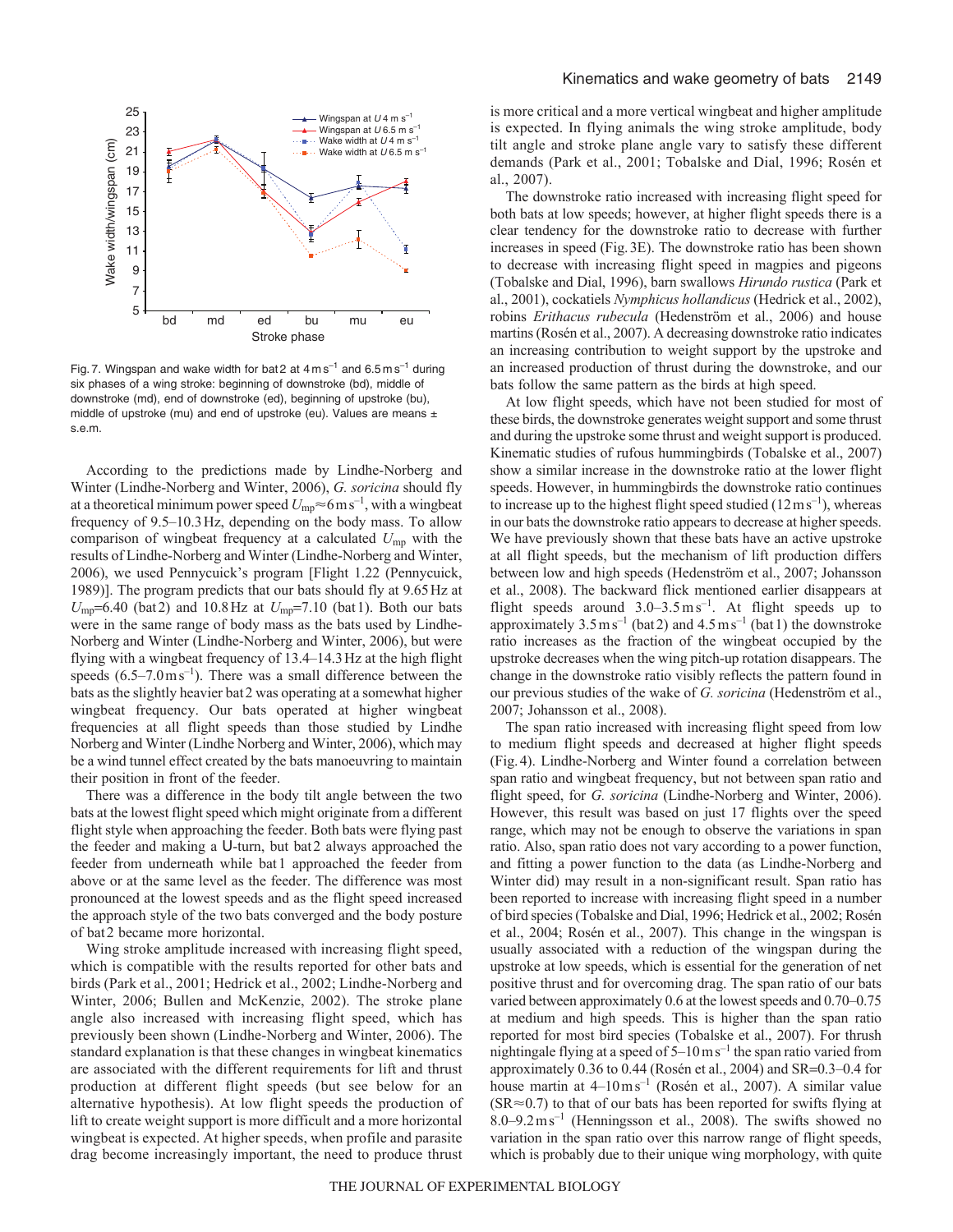## 2150 M. Wolf and others

rigid wings that are difficult to flex. Tobalske and colleagues (Tobalske et al., 2007) showed that rufous hummingbirds, which also have rigid wings, had little variation in the span ratio and exhibited the highest observed span ratio among bird species  $(SR \approx 0.2 - 0.4)$ . The difference between the Pallas' long-tongued bats studied here and the bird species studied by others to date may similarly depend on differences in the wing morphology. The span ratio in birds is generated as the handwing is swept almost straight backwards and the arm is then flexed to various degrees to fine tune the span ratio (Hedrick et al., 2002). Bats have membranous wings that are flexed to a lesser degree and sweeping the handwing would mean collapsing the membrane, which would most likely result in a 'flag effect' increasing drag and decreasing lift production (Vogel, 1994). It is also likely that it would result in adverse effects for force generation when the wings are subsequently unfolded to start generating forces again.

We also examined the span ratio for the armwing (wrist span) and for the handwing separately to determine whether the handwing is flexed or not during the upstroke. The overall pattern of the variation in the span ratio is mainly explained by the changes of the armwing span during the upstroke, which increases with increasing flight speed of  $3.5-5.0 \text{ m s}^{-1}$ . The lower SR<sub>arm</sub>, at low speeds, reflects the twisting motion of the wing to produce the backflick of its hand-most part. At higher speeds the SR<sub>arm</sub> shows a tendency to decrease as the wingspan is reduced during the upstroke (Fig. 4). The  $SR<sub>hand</sub>$  was generally a lot higher than the  $SR<sub>arm</sub>$  but was also lower at the low flight speeds, increasing to approximately  $0.95$  at  $2.5 \text{ m s}^{-1}$ . The lower values at the low speed are probably due to the motion of the wing when going through the pitch-up rotation during the upstroke. We thus conclude that in *G. soricina* a reduction in span ratio during the upstroke is mainly accomplished by reducing the span of the armwing, while keeping the handwing membrane relatively stretched.

#### **Angle of attack**

Both the average and maximum angle of attack during the downstroke decreased with increasing flight speed. At the lowest flight speed the variations in the angle of attack were quite high, ranging from almost –70 to 60deg. These values are very high compared with those used by engineered aircraft airfoils, which usually operate at angles of attack between 0 and 15deg (e.g. McCormick, 1995; Laitone, 1997). For steady-state airfoils, increasing the angle of attack will increase the lift of a given airfoil up to a critical angle of attack. At that point the flow starts to separate, the lift drops and the wing is said to have stalled. The very high values of angle of attack of bat wings would thus suggest a separated flow. Flow visualization directly above the wing surface of *G. soricina* bats has also shown that the flow separates at the leading edge, but instead of a loss of lift these bats are able to stabilize leading edge vortices during slow forward flight that contribute as much as 40% of the total lift (Muijres et al., 2008). Despite the high angles of attack and camber the airflow passing over the leading edge vortex reattaches smoothly to the wing behind the leading edge vortex and hence avoids separation at the trailing edge (Muijres et al., 2008).

We also found that the angle of attack varied substantially over the course of a wingbeat. The angle of attack was highest and stable during a downstroke and changed mostly during an upstroke, becoming increasingly more negative up to approximately midupstroke. Then it changed again and progressed towards higher values at the end of the upstroke, becoming positive at the beginning of the downstroke. Similar results have also been shown for the chocolate wattled bat (*Chalinolobus morio*) and smaller horseshoe bat (*Rhinolophus megaphyllus*) (Swartz et al., 2006) and some bird species, e.g. rufous hummingbirds (Tobalske et al., 2007), cockatiels and ringed turtle-doves *Streptopelia risoria* (Hedrick et al., 2002). For triangle 8 (Fig.1) the angle of attack did not vary as much and remained positive for most of the time. This is partly due to the fact that this area includes the rigid parts of the wing such as the elbow and the thumb, and the membrane included actually consists of two different parts; a part of the wing membrane and the propatagium. Thus the variation of the angle of attack is limited by the rigidity of this part of the wing.

At the lowest speed the values of angle of attack were highly negative during the upstroke, reaching approximately –70deg for the distal part of the wing. The extremely negative values are due to the back-flick motion of the wing causing the air to meet the wing's upper surface. As the speed is increased the negative angle of attack is decreased and was negative only for the handmost part of the wing. Variations of a similar magnitude and pattern have been shown for hovering hummingbirds (Tobalske et al., 2007). Muijres and colleagues also examined the variation in the angle of attack at mid-downstroke along the span of a slow flying  $(1 \text{ m s}^{-1})$ *G. soricina*, using a different method and found values corresponding well to our estimates (Muijres et al., 2008). They also found that the values of angle of attack were similar for the whole wing, which is supported here as the angle of attack of the different investigated triangles varied quite homogeneously at mid-downstroke at slow flight speed  $(1 \text{ m s}^{-1})$ .

#### **Strouhal number**

Strouhal number is a dimensionless parameter frequently used as an index of the characteristics and steadiness of the flow. It has been suggested that there is a favourable region for flight, which falls in the interval 0.2<*St*<0.4 (Taylor et al., 2003). Force production outside this region may be unfavourably influenced by the unsteadiness of the flow (see below) (Anderson et al., 1998; Wang, 2000; Nudds et al., 2004) and result in chaotic wakes and force generation (Lentik et al., 2010). For our bats *St* varied between 0.25 and 1.36, with a negative trend with increasing flight speed (Table2), which was also found by Lindhe-Norberg and Winter (Lindhe-Norberg and Winter, 2006). At speeds lower than  $3.5 \text{ m s}^{-1}$  the bats were operating at *St* higher than the suggested favourable region, which would indicate suboptimal flow conditions. On the other hand using our alternative definition  $(St_d)$  results in the bats operating within a favourable *St* range during the downstroke at all flight speeds studied here (Table2).

The relationship between *St* and the angle of attack on the vorticity shedding in the wake has previously been studied on heaving plates (Anderson et al., 1998) (see also Lentik et al., 2010). We compared our wake data from the bats with a figure of wake patterns as a function of the *St* and angle of attack (Fig.8) (modified from Anderson et al., 1998). We have previously described a wake pattern for the bats at  $2-2.5 \text{ m s}^{-1}$  (*St* is 0.61–0.67, mean angle of attack 36–42deg and maximum angle of attack 42–50deg) that consists of 'double start vortices' (Johansson et al., 2008), which resembles the wake pattern shown in areas D and F of Fig.8. Wakes in areas D and F are not favourable as they result in the formation and shedding of trailing edge vortices, which reduce the propulsive efficiency. We do not find this wake pattern at  $3 \text{ ms}^{-1}$  (*St* $\approx$ 0.55;  $AoA<sub>mean</sub> \approx 32$  deg;  $AoA<sub>max</sub> \approx 38$  deg), which would be expected from the combination of *St* and angle of attack (Fig. 8). However, Anderson and colleagues (Anderson et al., 1998) studied heaving, symmetrical profiles and the cambered wing profiles of bats might behave differently. It could also be that the bats, by changing the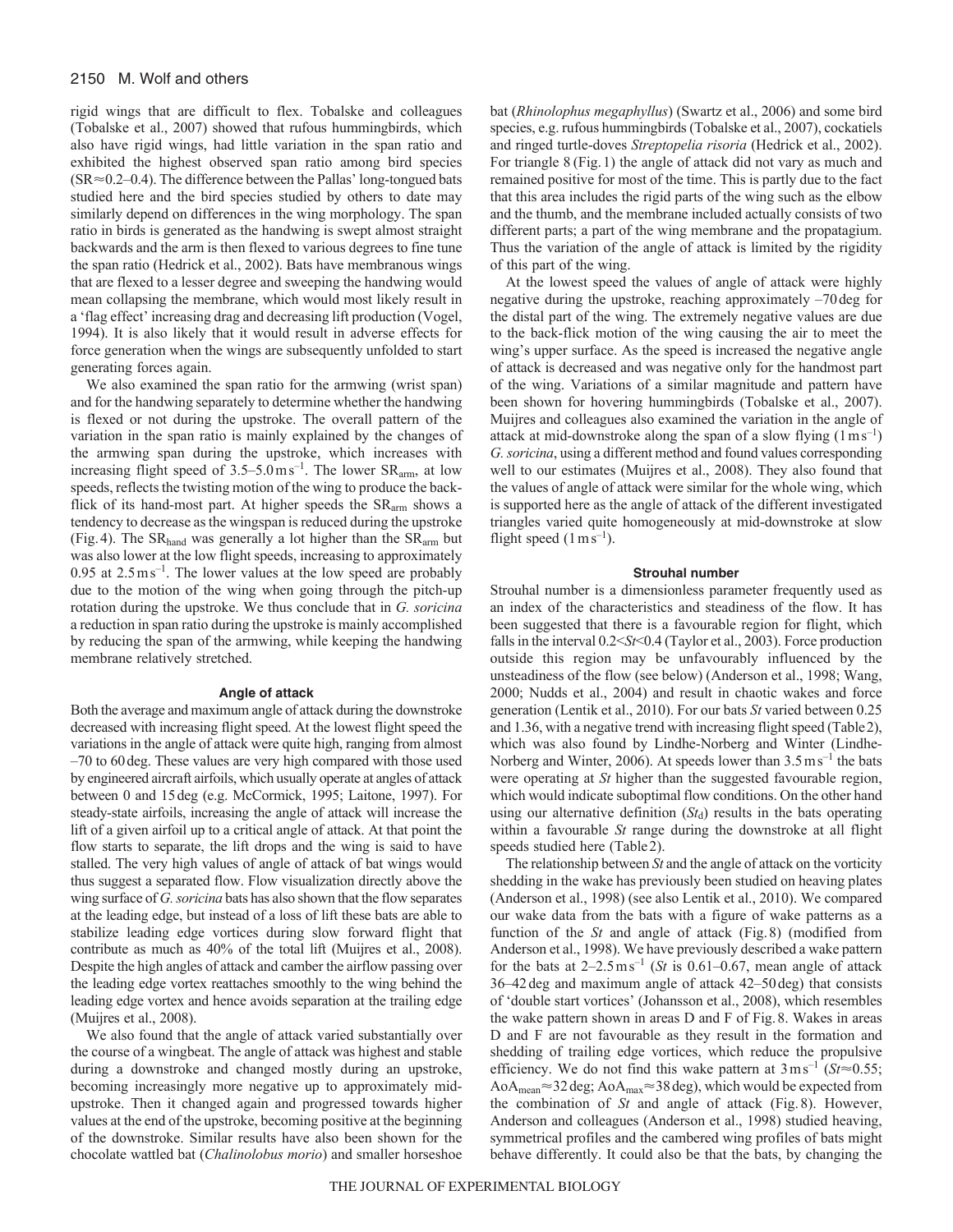

Fig. 8. Wake patterns as a function of Strouhal number St and angle of attack  $\alpha$ , modified from Anderson (Anderson, 1998). Capital letters represent regions where the different wake patterns, illustrated by the arrows and airfoils, have been observed. The black crosses mark the location of experiments reported in the original paper. Our data are fitted into the figure; red squares show  $AoA_{mean}$  as a function of  $St$ , blue diamonds show  $AoA<sub>max</sub>$  as a function of  $St$  and green triangles show Ao $A_{mean}$  as a function of calculated St for the downstroke,  $St_d$ . Highest angles of attack are at the lowest flight speeds. Values are means; points represent both bats.

stroke plane, may avoid these wake patterns for a larger speed interval than would otherwise be possible. If we compare the values for the calculated  $St_d$  and angle of attack with the wake pattern distribution (Fig.8), all the values except for the lowest speed end up in region C, which is the most efficient region (*St* range 0.2–0.4), with the formation of a stable leading edge vortex (Anderson et al., 1998). Thus, we hypothesize that birds and bats might change their stroke plane with flight speed to maintain a downstroke within a favourable *St* range.

## **Camber**

Camber is a means to increase lift production (Hoerner, 1975). Using our rather rough estimate of camber we found that camber values were higher than those normally found in comparable steady-state wings. However, values of the same magnitude for *G. soricina* flying at  $1 \text{ m s}^{-1}$  have also been found by Muijres and colleagues (Muijres et al., 2008) using an independent technique. The maximum and mean camber of the wings of the bats decreased linearly with increasing flight speed, which is expected as cambered wings are likely to experience a higher drag and the requirements for a high lift coefficient, *CL*, of high cambered wings is reduced with increasing flight speed (Laitone, 1997; Pelletier and Mueller, 2000). At higher speeds the importance of profile drag increases and decreasing the camber will decrease drag. At low speeds higher camber probably allows a higher angle of attack and higher lift coefficients without stalling (Norberg, 1972).

We found that the camber of *G. soricina* varied throughout the wingbeat, which has also been shown for the chocolate wattled bat and little bent-wing bat (*Miniopterus australis*) (see Swartz et al., 2006). The camber at mid-downstroke decreases slightly with increasing flight speed, but the variation was quite low. At the lowest flight speeds the mid-upstroke camber was twice that at middownstroke. The mid-upstroke camber decreased radically from low to middle flight speeds  $(1-4 \text{ m s}^{-1})$  and continued to decline slightly at higher speeds. The initial high values of mid-upstroke camber at low speeds are probably associated with the twist of the wing to allow the handwing to generate lift during the backward flip. The velocities at the armwing are relatively low at this point and a high camber at the armwing decreases the frontal area, lowering drag, as the wing is moved back. The high values of camber may also just be a consequence of twisting the wing along the span. Either way it explains why the camber decreases rapidly with increasing speed, when the back-flick motion disappears.

## **Wake comparison**

For comparison of the wake-width and wingspan we simply divided the wingbeat period into six stroke phases, equal in duration. This is a rough division as the stroke phases are unlikely to be exactly equal and the definition of the periods may vary between kinematics and wake studies. The wake has been described in detail previously (Johansson et al., 2008). As this result is based on data for only one bat, it should be interpreted with caution. However, we found that the width of the wake followed the changes in the wingspan closely, particularly during the downstroke. For the upstroke, there is initially a difference between the wingspan and the wake width, which increases further during the course of the upstroke. At this phase of the wingbeat the tip vortices are relatively close to each other and the lower wake width could be a due to interaction between the tip vortices. However, to determine whether this is the case further studies are necessary, where a higher time resolution of the DPIV (Hedenström et al., 2009; Hubel et al., 2009) will allow for a more detailed correlation between kinematics and wake. At the mid-upstroke, at 4ms–1, the data correspond well. At the end of upstroke the wingspan is increasing and becoming similar to the values at the beginning of the downstroke, whereas the wake width is decreasing. This last difference is caused by the definition of the wake width, which ignores the negative lift-inducing vortex ring generated at the handwing, and measures the width between the vortices of the same sense of circulation as the tip vortex generated mid-span. Overall, the wake data reflect the actual wing movement quite well.

In steady level flight the total weight *W* has to be balanced by the lift. For steady-state wings operating at similar Reynolds number *Re* the lift coefficient increases with increasing angle of attack, and with increasing camber at a given angle of attack (Laitone, 1997; Pelletier and Mueller, 2000). As a simple way to describe the relationship between the measured wake circulation, body geometry and weight we examined the relationship between the normalized circulation and the mean angle of attack and the camber during mid-downstroke (Fig. 9), using circulation values from the start vortex and the total measured circulation ( $\Gamma_{\text{tot}}$ ). Both increased camber and angle of attack were associated with increased circulation and thus a higher lift coefficient (Fig. 9). At the theoretical  $U_{\text{mp}}$  ( $U_{\text{mp}} \approx 6.8 \text{ m s}^{-1}$  for both bats), the  $\Gamma / U_c \approx 0.31$ and thus the time-averaged  $C_{L} \approx 0.62$  (Rosén et al., 2007). This is higher than for a number of bird species, flying at calculated *U*mp, where the time-averaged lift coefficient is approximately 0.4 (Spedding et al., 2008). Spedding and colleagues showed that the circulation from the start and stop vortices alone is not sufficient for weight support in a bird at slow speeds, and that one has to take into account the vorticity shed at the transition between downstroke and upstroke and into the upstroke (Spedding et al., 2003). This normalized  $\Gamma_{\text{tot}}$  yields significantly higher estimates of *C*<sup>L</sup> than estimates based on start vortices alone (Fig. 9). At the theoretical  $U_{\text{mp}}$ , the estimated  $C_{\text{L}} \approx 1.7$  when using normalized  $\Gamma_{\text{tot}}$ . At the lowest flight speeds, when both camber and the angle of attack are highest, the estimated values of *C*<sup>L</sup> for our bats were greater than 4 ( $\Gamma/Uc$ ) and 10 ( $\Gamma_{\text{tot}}/Uc$ ), respectively. Fixed wings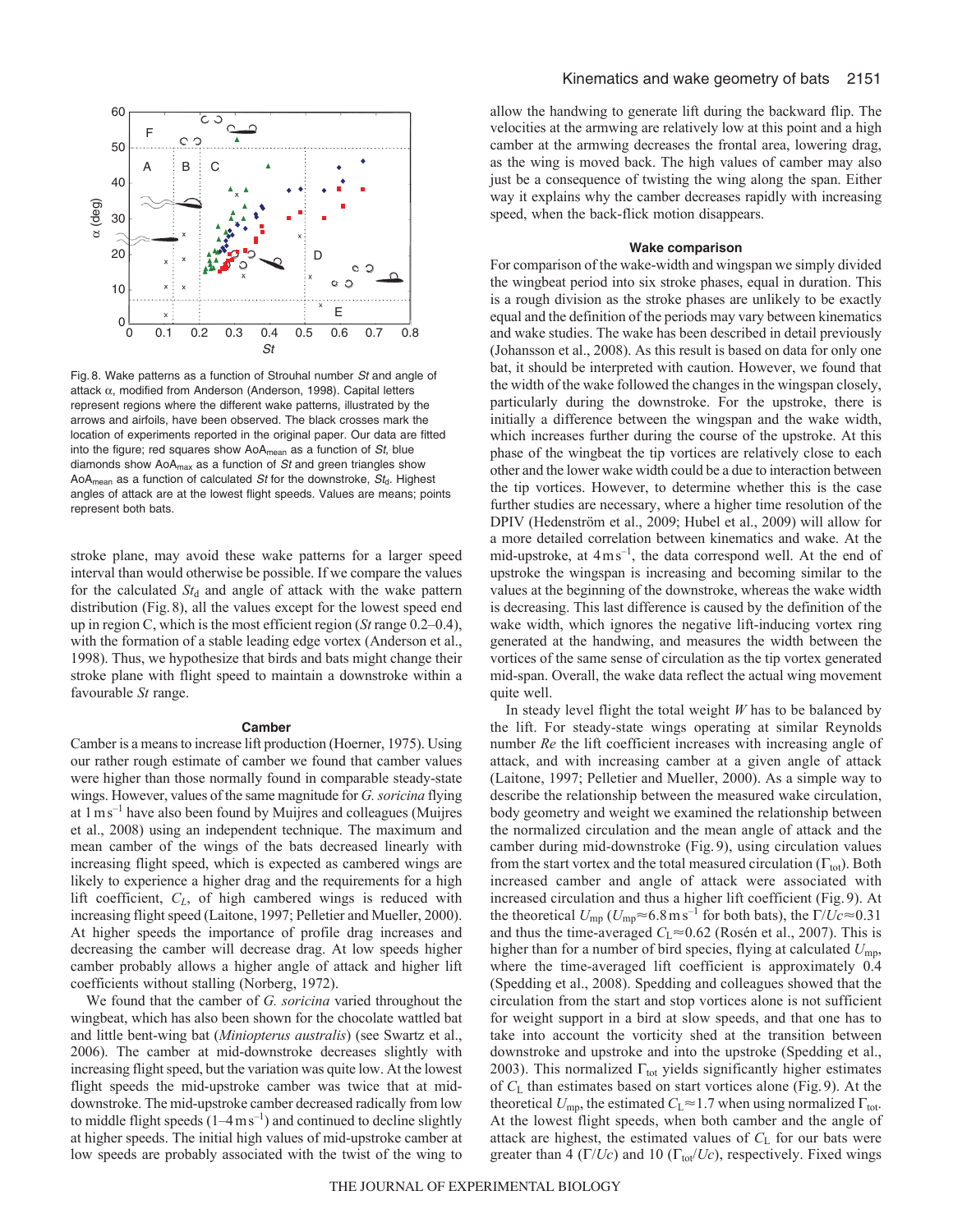

Fig. 9. Normalized circulation from start vortices  $(\Gamma/Uc - red)$  and total measured circulation ( $\Gamma_{\text{tot}}/Uc -$  blue) as a function of mean angle of attack (A) and camber at mid-downstroke (B), plotted on a log–log scale. (C) Camber at mid-downstroke as a function of angle of attack. The points represent values for both bats.

of similar aspect ratio and at a similar *Re* have been shown to generate lift coefficients below or up to 1.6 (Laitone, 1997; Pelletier and Mueller, 2000) under steady conditions. The values estimated for the bats are a lot higher, which indicates the presence of high-lift mechanisms at low flight speeds. Although the comparison with steady plates might not be completely ideal, the notion that the mechanics might be unsteady is also supported by the high values of Strouhal numbers at low speeds, the high values of camber and angle of attack and the presence of a leading-edge vortex as shown by Muijres and colleagues (Muijres et al., 2008).

#### **Concluding remarks**

Depending on flight speed, flying animals can adjust the lift and power output in many ways by varying different kinematic parameters. In this paper we have shown that the variation of the kinematics of *G. soricina* is continuous and follows the patterns observed by our previous studies of the wake. In particular, the changing function of the upstroke is repeatedly reflected by the different kinematic parameters.

Connecting wake structure and wingbeat kinematic studies gives a more powerful picture of what happens during wingbeats at different flight speeds and makes it easier to draw conclusions and create models that hopefully will increase our understanding of aerodynamic mechanisms of flight. Our results are based on only two individuals of one bat species and should therefore be followed up by studies of more individuals and species. However, they indicate that the flight pattern of birds and bats may differ in several aspects in their kinematics. The wing morphology of the bats influences their flight and thus also kinematic parameters such as the span ratio, which is more similar to that of swifts and hummingbirds, than to passerine birds. The high values of angle of attack, camber and Strouhal number together with the wake geometry all indicate that the flight of these bats is governed by an unsteady high-lift mechanism at low flight speeds. Ideally our detailed record of the kinematics of flight of *G. soricina* will allow for a better comparison with existing bird data and hopefully with other studies of bat flight in the future.

#### **LIST OF SYMBOLS AND ABBREVIATIONS**

| $A_{x}$            | horizontal flapping amplitude      |
|--------------------|------------------------------------|
| $A_{\tau}$         | tip-to-tip amplitude               |
| h                  | half wingspan                      |
| 2b                 | wingspan                           |
| $\boldsymbol{c}$   | mean chord                         |
| $C_{\rm L}$        | lift coefficient                   |
| $\int$             | wingbeat frequency                 |
| L                  | lift                               |
| q                  | dynamic pressure                   |
| r.m.s.             | root mean square                   |
| Re                 | Reynolds number                    |
| S                  | wing area                          |
| <b>SR</b>          | span ratio                         |
| SR <sub>arm</sub>  | span ratio for the armwing         |
| SR <sub>hand</sub> | span ratio for the handwing        |
| St                 | Strouhal number                    |
| $St_{d}$           | Strouhal number for the downstroke |
| St <sub>II</sub>   | Strouhal number for the upstroke   |
| T                  | stroke period                      |
| $T_A$              | downstroke period                  |
| $T_{\rm n}$        | upstroke period                    |
| U                  | forward velocity                   |
| $U_{\text{mp}}$    | minimum power speed                |
| W                  | weight                             |
| $z_{\rm tip}$      | vertical wingtip position          |
| $\alpha$           | angle of attack                    |
| β                  | stroke plane angle                 |
| γ                  | body tilt angle                    |
| $\Gamma$           | circulation                        |
| $\Gamma_{\rm tot}$ | total measured circulation         |
| θ                  | wing stroke amplitude              |
| τ                  | downstroke ratio                   |

### **ACKNOWLEDGEMENTS**

This work was supported by grants from the Swedish Research Council, the Swedish Foundation for International Cooperation in Research and Higher Education, the Knut and Alice Wallenberg Foundation, the Crafoord Foundation, the Magnus Bergvall Foundation, the Royal Physiographic Society in Lund and the Volkswagen Stiftung.

#### **REFERENCES**

- **Aldridge, H. D. J. N.** (1986). Kinematics and aerodynamics of the greater horseshoe bat, Rhinolophus ferrumequinum, in horizontal flight at various flight speeds. J. Exp. Biol. **126**, 479-497.
- **Aldridge, H. D. J. N.** (1987). Body accelerations during the wingbeat in six bat species: the function of the upstroke in thrust generation. J. Exp. Biol. **130**, 275-293.